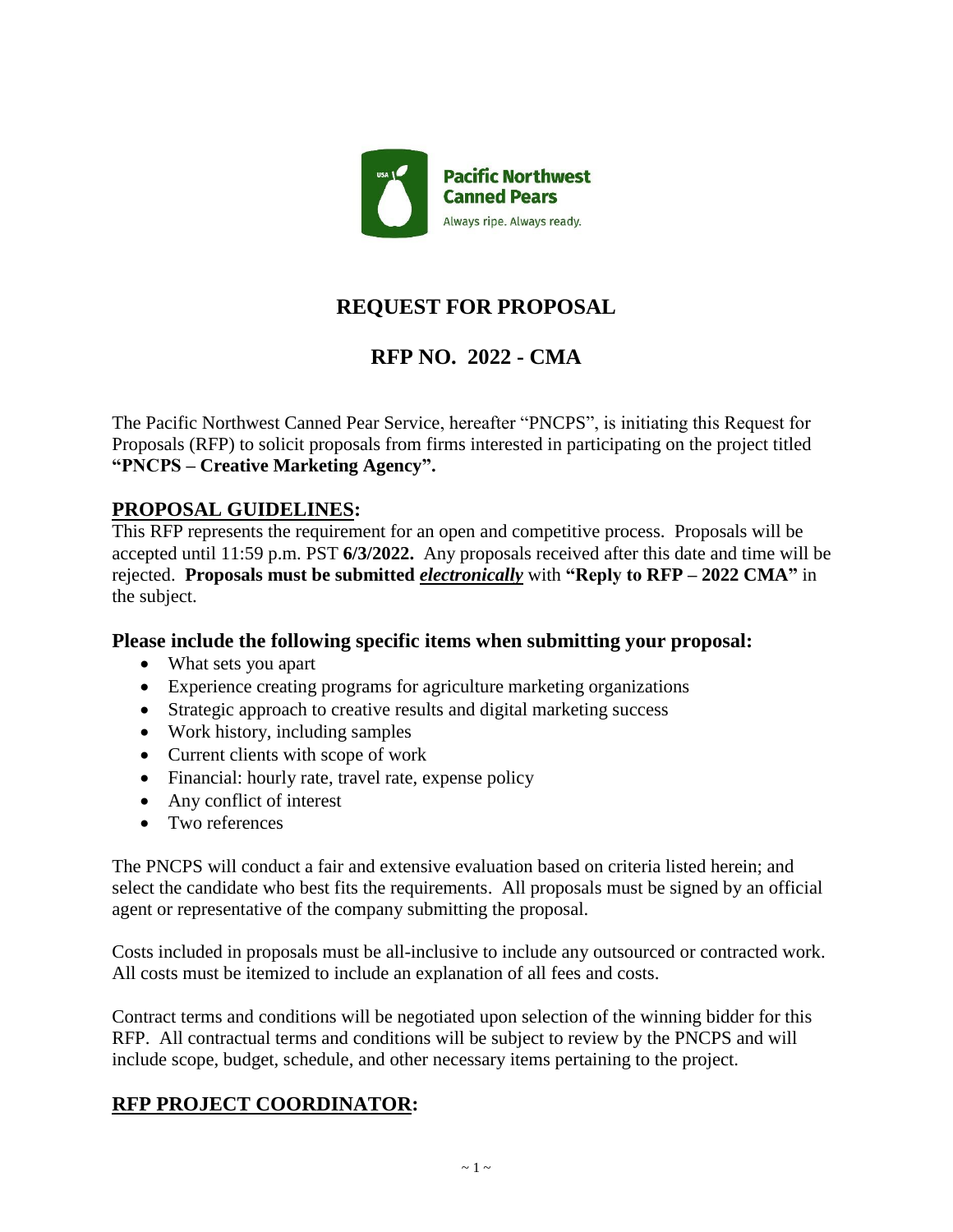The RFP Coordinator is the sole point of contact at the PNCPS for this procurement. All communication between the bidder and the PNCPS upon release of this RFP shall be with the RFP Coordinator, as follows:

| Name                   | Susan Renke                                              |  |
|------------------------|----------------------------------------------------------|--|
| E-mail Address         | susan@eataannedpears.com                                 |  |
| <b>Mailing Address</b> | 105 S. 18 <sup>th</sup> St., Suite 205, Yakima, WA 98901 |  |
| <b>Phone</b>           | $(707)$ 346-5056<br>**no phone calls please**            |  |

## **PROJECT PURPOSE AND DESCRIPTION:**

The purpose of the project is as follows:

PNCPS seeks a Creative Marketing Agency to support the PNCPS marketing program and work closely with the Promotion Director.

## **TARGET AUDIENCE AND OBJECTIVE:**

The target audience for PNCPS marketing and promotion activities is K-12 schools, healthcare, college/university, military, and contract management companies, and registered dieticians working in these segments.

Our marketing program objective is to raise awareness and create demand for Pacific Northwest canned pears in targeted foodservice segments.

### **PROJECT SCOPE:**

The Creative Marketing Agency will:

- Provide strategic counsel which furthers PNCPS marketing objectives
- Collaborate as needed with PNCPS foodservice consultant and social media agency
- Provide updates to eatcannedpears.com website
- Create content for quarterly newsletter and social media needs
- Create strategic design for PNCPS projects, as needed, such as advertising, video, merchandising materials, contests, etc.
- Provide support for tradeshows, as needed
- Research and execute special projects

### **BUDGET:**

Approximately \$40,000 in fees, plus expenses.

## **EVALUATION:**

### **Procedure**

Responsive proposals will be evaluated strictly in accordance with the requirements stated in this solicitation and any addenda issued. The evaluation of proposals shall be accomplished by an evaluation team(s), to be designated by the PNCPS, which will determine the ranking of the proposals.

## **Weighting and Scoring**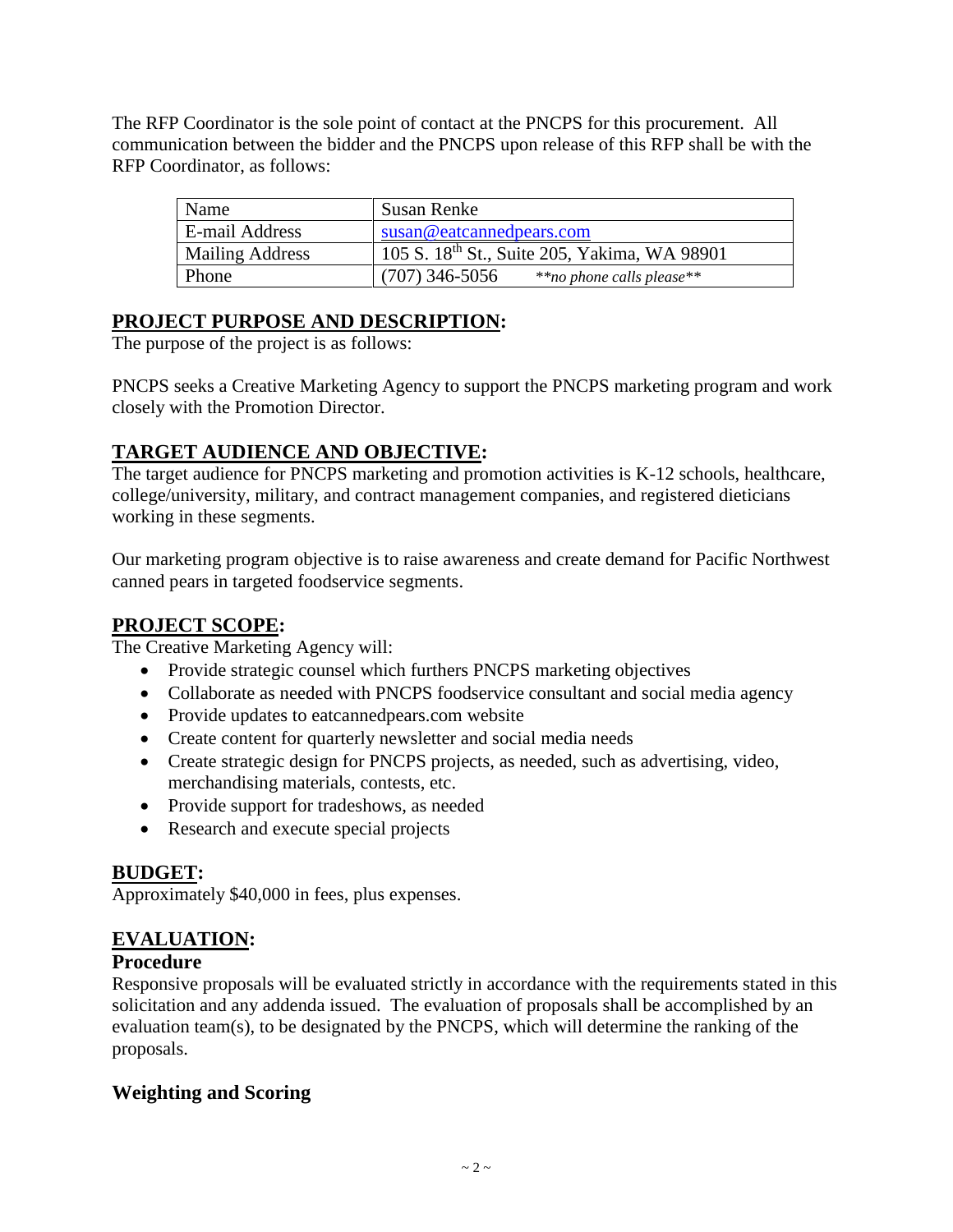The following weighting and points will be assigned to the proposal for evaluation purposes:

| 1. Experience creating digital communication programs for agriculture marketing |           |
|---------------------------------------------------------------------------------|-----------|
| organizations                                                                   | 30 Points |
| 2. Proven success working with small budgets                                    | 30 Points |

### **COMPLAINT PROCESS Prior to RFP Response Deadline:**

A vendor may submit a complaint to the PNCPS at any time prior to five (5) business days before the proposal response deadline. The complaint must meet the following requirements:

- 1. The complaint must be in writing;
- 2. The complaint must be sent to the RFP Coordinator;
- 3. The complaint must clearly articulate the basis for the complaint; and,
- 4. The complaint should include a proposed remedy.

A vendor may submit a complaint regarding this RFP to PNCPS based on any of the following:

- 1. The solicitation unnecessarily restricts competition;
- 2. The solicitation evaluation or scoring process is unfair; or,
- 3. The solicitation requirements are inadequate or insufficient to prepare a response.

The RFP Coordinator will respond to the complaint in writing before the bid response deadline. The response to the complaint and any changes to the solicitation will be sent to vendor. The complaint may not be raised again during the protest period. PNCPS's action or inaction in response to the complaint will be final. There will be no appeal process.

#### **DEBRIEFING / PROTEST PROCESS After Announcement:**

#### **Debriefing**

After the announcement of an Apparent Successful Bidder (ASB), a debriefing may be requested by a bidder by submitting in writing to the PNCPS RFP Coordinator within three (3) business days of announcement. The RFP Coordinator will acknowledge receipt of a debriefing request and then provide a written response to the debriefing request within three (3) business days.

#### **Protest**

If the bidder is not satisfied with the debriefing response, within three (3) business days they may submit a protest to the PNCPS, but only if they have followed the debriefing process above. The protest must meet the following requirements:

- 1. The protest must be in writing;
- 2. The protest must be sent to the RFP Coordinator; and,
- 3. The protest must clearly articulate the basis for the protest.

The PNCPS RFP Coordinator will acknowledge receipt of the protest in writing and provide the protest to a neutral party "Protest Officer" (PT) who had no involvement in the evaluation and award process. The PT will review the protest and issue a written response no more than (10) business days after receipt of the protest, unless additional time is needed. Protesting bidder will be notified in writing if PT requires additional time. The PT's decision may include, but is not limited to, PNCPS canceling the procurement, PNCPS standing by its ASB decision, etc. The PT's decision is final and no appeal process will be offered.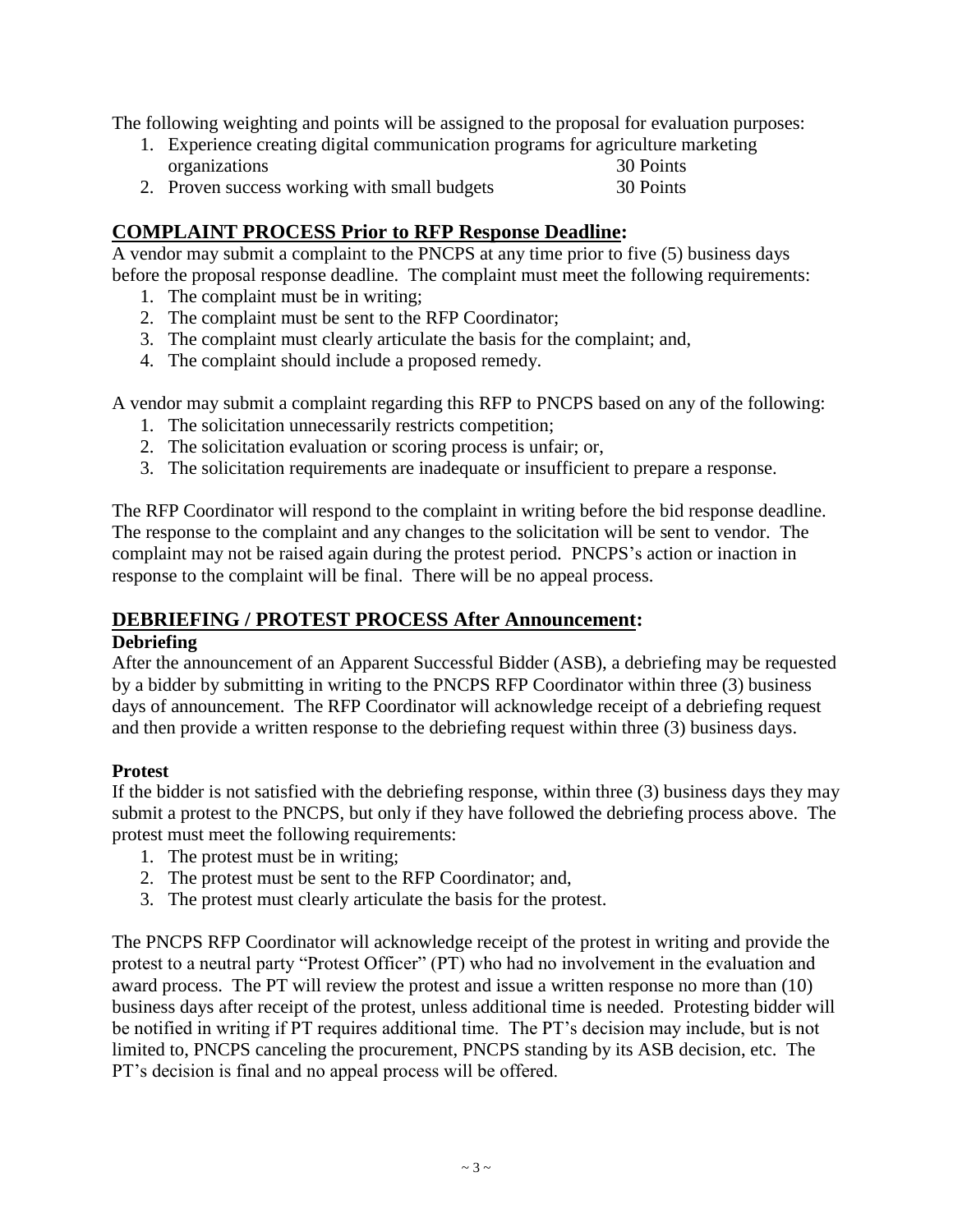#### **Withdrawal of ASB**

After the announcement of an Apparent Successful Bidder (ASB) and the debriefing and/or protest periods above expire, in the event the PNCPS determines for any reason, with good cause, the ASB should not be awarded the contract (eg. inadequate references, work product, qualifications, etc.), the PNCPS may withdraw their initial award and reissue the award to a new bidder provided the second choice has the qualifications necessary to complete the scope of work set out in the proposed contract. The original ASB and all potential bidders will be notified. The PNCPS's decision will be final and there will be no appeal process.

### **TIMELINE:**

#### **Request for Proposal Timeline**

- All proposals in response to the RFP are due not later than 11:59 p.m. PST **6/3/22.**
- Evaluations of proposals will be conducted from **6/3/22** to **6/17/22.**
- If additional information or discussions are needed with any bidders during this evaluation period, the bidder(s) will be notified.
- An Apparent Successful Bidder will be chosen no later than **6/17/22.** If no protest is received or change is made, the ASB decision will be considered final after four (4) business days.
- Upon notification, the contract negotiation with the winning bidder will begin immediately.
- Notification to bidders who were not selected will be completed by **6/23/22.**

#### **Project Timeline**

Estimated project start date is **7/01/22.** Estimated project completion date is **6/30/23**, to coincide with the PNCPS fiscal year.

### **SPECIAL NOTES:**

*NO phone calls* … please email all questions to RFP Project Coordinator above.

*NO* confidential information should be shared. Any and all materials submitted in response to this RFP may be requested through a public records request.

#### **About Pacific Northwest Canned Pears Service**

In 1954, Bartlett pear growers and processors in Oregon, Washington, and California created the Pacific Coast Canned Pear Service for the purpose of promoting market development for the consumption of canned Bartlett pears in the U.S. The commitment to fund marketing programs continued and, in 1996, the Pacific Northwest Canned Pear Service (PNCPS) was formed to promote Bartlett pears grown and processed in Oregon and Washington.

After generations of nurturing their orchards, today more than 1,400 family farms across Washington and Oregon provide pears to local processors and fund the PNCPS marketing programs.

The administrative operations of PNCPS are managed by the Washington State Fruit Commission<https://www.wastatefruit.com/>

PNCPS is one of many USDA Agricultural Marketing Service (AMS) research and promotion oversight programs funded through assessments per ton on fruit delivered to local